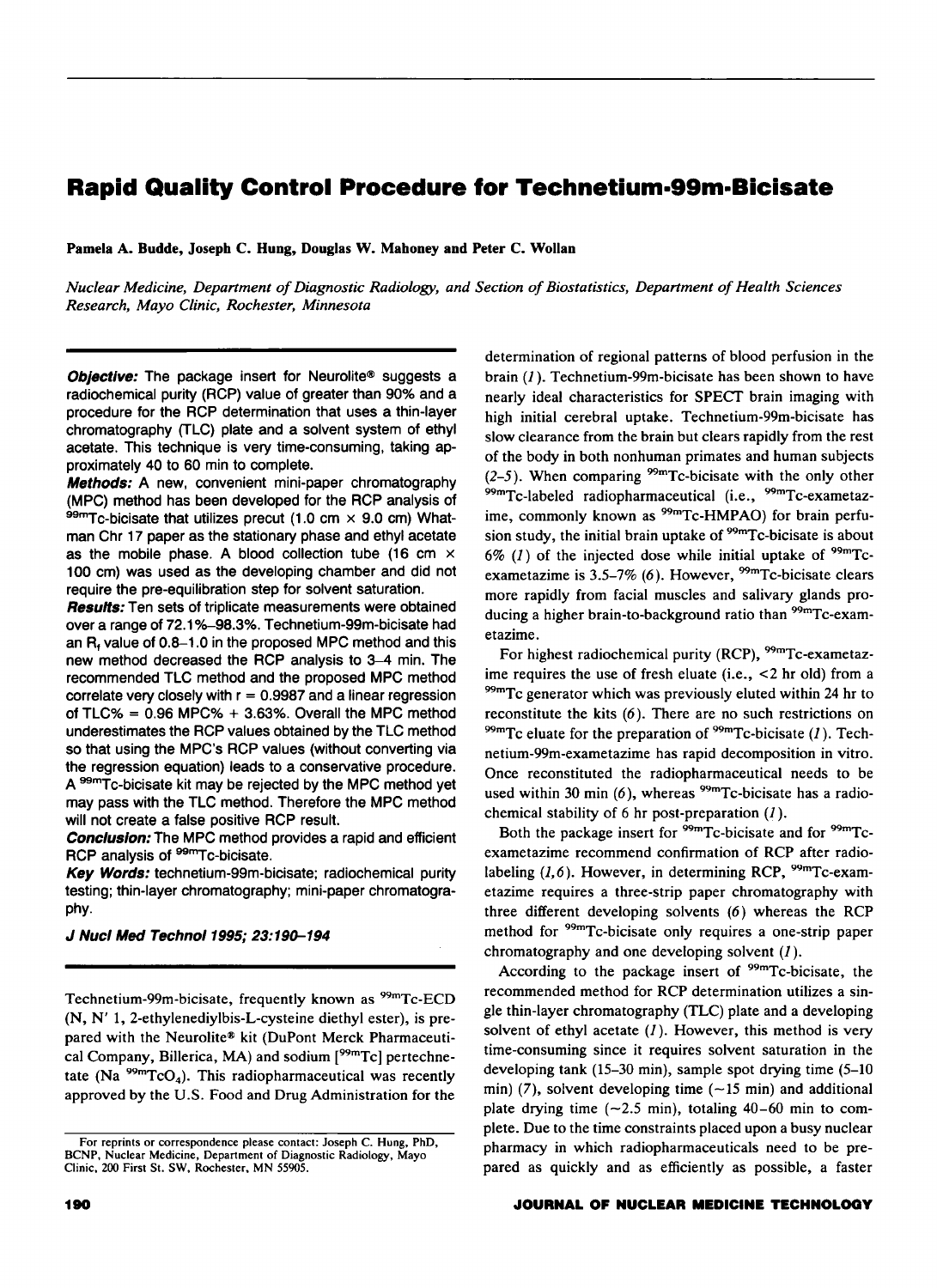method for RCP of <sup>99m</sup>Tc-bicisate would be advantageous. Therefore, the purpose of this study was to develop a rapid, yet efficient, method for routine RCP analysis of <sup>99m</sup>Tcbicisate.

### **MATERIALS AND METHODS**

## **Neurollte® Kit Formulation**

The Neurolite kit formulation consists of two nonradioactive vials. Vial A contains 0.9 mg bicisate dihydrochloride (ECD  $\cdot$  2 HCl), 0.36 mg disodium EDTA dihydrate as a transchelation agent, 24 mg mannitol as a bulking agent for the lyophilization process, 12-72  $\mu$ g SnCl<sub>2</sub> · 2 H<sub>2</sub>O and a reducing agent. The pH of the content in vial A is 2.45-2.95 before lyophilization under  $N_2$  (1). Vial B contains a buffer solution of 4.1 mg  $Na<sub>2</sub>HPO<sub>4</sub> \cdot 7 H<sub>2</sub>O$ , 0.46 mg  $NaH<sub>2</sub>PO<sub>4</sub> \cdot$ H20, and 1 ml sterile water for injection *(1* ). Each vial is sterile and nonpyrogenic. The buffer solution (pH 7.2-8.0) in vial B functions as a pH adjustment for  $Na<sup>99m</sup>TcO<sub>4</sub>$ . Vial B is stored under air. Both vials A and B should be stored at 15-25°C and vial A should be protected from light (1).

### **Preparation of <sup>99m</sup>Tc-Bicisate**

According to the manufacturer's instructions, for the preparation of  $99m$ Tc-bicisate (1), 3.70 GBq (100 mCi) of sterile nonpyrogenic  $Na<sup>99m</sup>TcO<sub>4</sub>$  in approximately 2.0 ml was initially added to vial B. Three milliliters of 0.9% NaCI was injected into vial A and shaken for a few seconds for the contents to dissolve. Within 30 sec, 1.0 ml of vial A was transferred to vial B. The contents of vial B are swirled and allowed to stand at room temperature (i.e., 15-30°C} for 30 min. RCP should be checked after the 30-min incubation time.

*TLC Method for RCP Analysis of 9 -Tc-Bicisate.* The recommended TLC procedure involves the use of a 2.5 cm  $\times$ 7.5 em Bakerflex silica gel IB-F (Baker #4463-03, J T Baker, Inc., Phillipsburg, NJ) as the stationary system and highperformance liquid chromatography (HPLC) grade ethyl acetate as the mobile phase.

The RCP analysis was performed in accordance with the package insert of  $99m$ Tc-bicisate (1). Fresh ethyl acetate was poured into a chromatographic developing jar to the depth of 3-4 mm. The tank was covered and allowed 15-30 min for solvent equilibration. In order to obtain reproducible RCP results, the manufacturer's instructions for the TLC procedure requires the headspace in the chromatographic tank be pre-equilibrated with ethyl acetate. Faint pencil lines were drawn on the TLC strip at 2.0 em, 4.5 em and 7.0 em, to indicate the origin, cut line and solvent front, respectively (Fig. 1). Approximately 5  $\mu$ 1 of the <sup>99m</sup>Tc-bicisate sample was placed at the center of the origin line and allowed to dry for 5-10 min. The plate was then placed in the pre-equilibrated TLC tank and developed to the solvent front. The TLC plate was removed and dried in a well-ventilated area. The developed TLC plate was cut at the 4.5-cm mark and each individual half was counted using a dose calibrator. With the TLC system,  $^{99m}$ Tc-bicisate has an R<sub>f</sub> (relative



**FIGURE** 1. Schematic diagram of the standard TLC method for the RCP determination of <sup>99mT</sup>c-bicisate.

front) value of  $0.9 \pm 0.1$  and the other radiochemical impurities, hydrolyzed-reduced <sup>99m</sup>Tc (H-R <sup>99m</sup>Tc), free <sup>99m</sup>Tc,  $^{99m}$ Tc-EDTA and <sup>99m</sup>Tc (IV) ECD, remain at the origin (i.e.,  $R_f = 0.0$  (1). RCP was calculated using the formula listed in Figure 1.

*Proposed Method for RCP Analysis of* <sup>9</sup>*9mTc-Bicisate.* The proposed mini-paper chromatography (MPC) method involves the use of precut (1.0 cm  $\times$  9.0 cm) Whatman Chr 17 chromatographic paper (Whatman LabSales, Hillsboro, OR) as the stationary phase, ethyl acetate as the mobile phase and Venoject® blood collection tube (16 cm  $\times$  100 cm) (Sherwood Medical, St. Louis, MO) as the developing tube.

This MPC procedure was performed by placing HPLC grade ethyl acetate in the bottom of a Venoject® blood collection tube to a depth of approximately 1 em. The tube was then capped with the rubber stopper creating a closed solvent-saturated atmosphere. Faint pencil lines were drawn on precut MPC paper at 2.0 em (i.e., origin) and 5.5 em (i.e., cut line) from the bottom of the strip (Fig. 2). Approximately 5  $\mu$ l of the final solution of <sup>99m</sup>Tc-bicisate was placed at the origin. The strip was immediately placed in the glass tube and the tube was recapped. The ethyl acetate was then allowed to develop to the top of the strip. After the strip was developed, it was cut at the 5.5-cm pencil line (Fig. 2) and each half was immediately measured with a dose calibrator. There was no need to allow the strip to dry, as in the standard TLC method. The  $R_f$  value of the bound <sup>99m</sup>Tcbicisate with the MPC method was 1.00 and the  $R_f$  value for



**FIGURE** 2. Schematic diagram of the proposed MPC method for the RCP determination of <sup>99mT</sup>c-bicisate.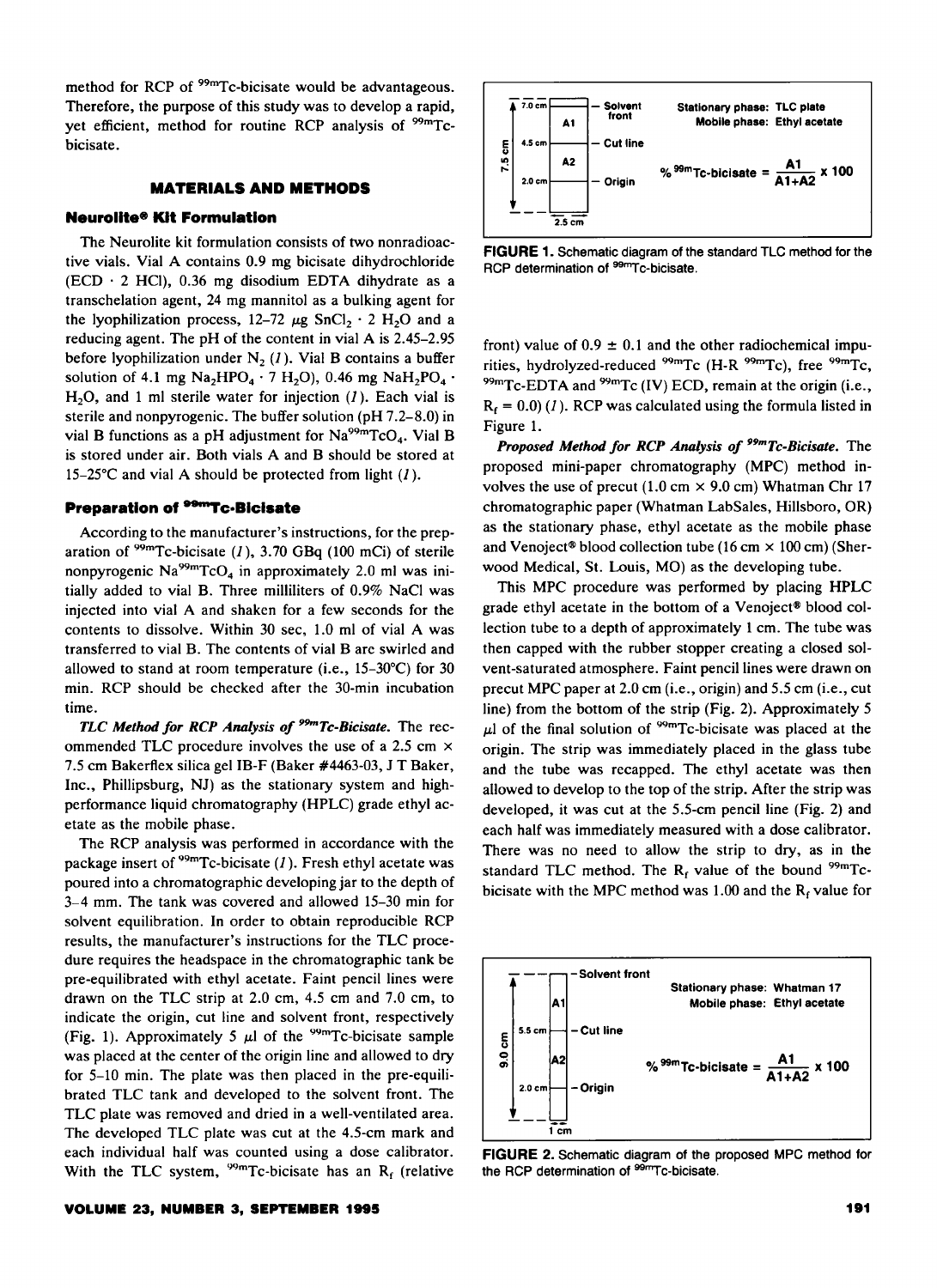**TABLE 1 Comparison of TLC and MPC Analysis for RCP of <sup>99</sup>"'Tc-Biclsate\*** 

| TLC            | <b>MPC</b>                  |
|----------------|-----------------------------|
| $98.3 \pm 0.2$ | $96.5 \pm 0.2$              |
| $97.9 \pm 0.3$ | $97.1 \pm 0.2$              |
| $97.9 \pm 0.1$ | $96.9 \pm 0.5$ <sup>t</sup> |
| $97.7 \pm 0.2$ | $97.2 \pm 0.1$              |
| $96.2 \pm 0.6$ | $96.3 \pm 0.5$              |
| $92.0 \pm 0.1$ | $91.7 \pm 0.3$              |
| $91.1 \pm 0.1$ | $90.8 \pm 0.4$              |
| $86.4 \pm 0.3$ | $86.0 \pm 0.2$              |
| $81.3 \pm 0.3$ | $80.7 \pm 0.2$              |
| $72.9 \pm 0.2$ | $72.1 \pm 0.3$              |

the radiochemical impurities such as H-R  $^{99m}$ Tc and free  $^{99m}$ Tc was 0.0. The RCP was determined by the same equation stated in the TLC method  $(I)$  (Fig. 2).

# **Comparison of Radioactivity Distribution Patterns of TLC and MPC Methods**

Autoradiochromatogram (ARG). Radioactive distribution patterns of  $99m$ Tc-bicisate in the TLC method (1) and in the proposed MPC method were obtained by ARG method. After the solvent migration process, the chromatographic strips were allowed to dry. The dried strips were then placed on x-ray film (20.3 cm  $\times$  25.4 cm) (Kodak Ektascan<sup>™</sup> MC film, EMC-1, Eastman Kodak Company, Rochester, NY) in a film cassette (Picker Source One Cassette, Picker International, Highland Heights, OH) for 10-15 min. The x-ray film was then developed.

Radiochromatogram. Radiochromatograms were also obtained for comparison of radioactive distribution patterns of <sup>99m</sup>Tc-bicisate. The dried, developed chromatographic strips were placed on the radiochromatogram scanner (Radiomatic VISTA'" Model 100, Radiomatic Instruments and Chemical Co., Inc., Mereden, CT) for the measurement of radioactivity distribution.

# **Accuracy and Consistency Testing Between TLC and MPC Methods**

For the purpose of evaluating overall performance and accuracy of the proposed MPC method, <sup>99m</sup>Tc-bicisate preparations involving RCP levels at 91-93%, 86-88%, 80-82% and 70-75% were obtained by adding an additional volume of  $Na<sup>99m</sup>TcO<sub>4</sub>$  to the initial preparation of  $<sup>99m</sup>Tc-bicisate$ .</sup> Each of the preset RCP levels was confirmed with the reference TLC method. Triplicate RCP measurements of each <sup>99m</sup>Tc-bicisate sample, in different RCP ranges with both the TLC and the MPC method, were obtained in order to evaluate the consistency of the proposed MPC method (Table 1).

# **Statistical Analysis**

We have modeled the RCP measurement as a mean value with a normally distributed deviation of constant variance.



**FIGURE 3.** ARGs (top) and radiochromatogram scans (bottom) for the TLC method (left) and the MPC method (right) of an acceptable 99mTc-bicisate preparation with RCP value of 96.5%.

Using this model, we computed a reasonable safety limit for the measured RCP values since a measured RCP value may be either above or below the true (mean) RCP value. If one wished to be confident that the true RCP value is above 90%, it is necessary to have the observed RCP value to be greater than a certain cut-off RCP value greater than 90%.

We have also modeled the calibration between the RCP values of the TLC and MPC methods in terms of linear regression. The linear regression analysis used the mean of three replicated TLC measurements as the response versus the individual MPC's RCP value as a predictor.

# **RESULTS AND DISCUSSION**

According to the package insert for <sup>99m</sup>Tc-bicisate, the RCP value of the <sup>99m</sup>Tc-bicisate preparation should be  $\geq 90\%$  $(1)$ . RCP testing should be performed to ensure the radiopharmaceutical is free of radiochemical impurities that may degrade image quality, interfere with the diagnostic interpretation and expose the patient to unnecessary radiation. Also, RCP testing is highly recommended in the *Nuclear Pharmacy Practice Standards (8).* 

As stated previously, the average RCP analysis of <sup>99m</sup>Tcbicisate using the recommended TLC method takes 40-60 min to perform, and multiple steps (i.e., solvent saturation, sample spot drying, solvent developing and TLC plate drying)  $(1, 7)$  which are time-consuming and cumbersome. The new MPC method decreased the time of RCP analysis of <sup>99m</sup>Tc-bicisate to 3–4 min and did not require the solvent saturation time and spot drying times. Therefore, the new MPC method makes RCP analysis of <sup>99m</sup>Tc-bicisate very efficient and less cumbersome.

As seen by the ARG and radiochromatograms (Fig. 3), at an RCP value of 96.5% both the TLC and MPC methods show a clean separation between the origin and the solvent front. A clear separation between the origin and the solvent front was also seen at an unacceptable RCP value (i.e., 85.0%) (Fig. 4). On these two examples, both the TLC and MPC methods demonstrated that radiochemical impurities stayed at the origin of the chromatographic strips, whereas

### **.JOURNAL OF NUCLEAR MEDICINE TECHNOLOGY**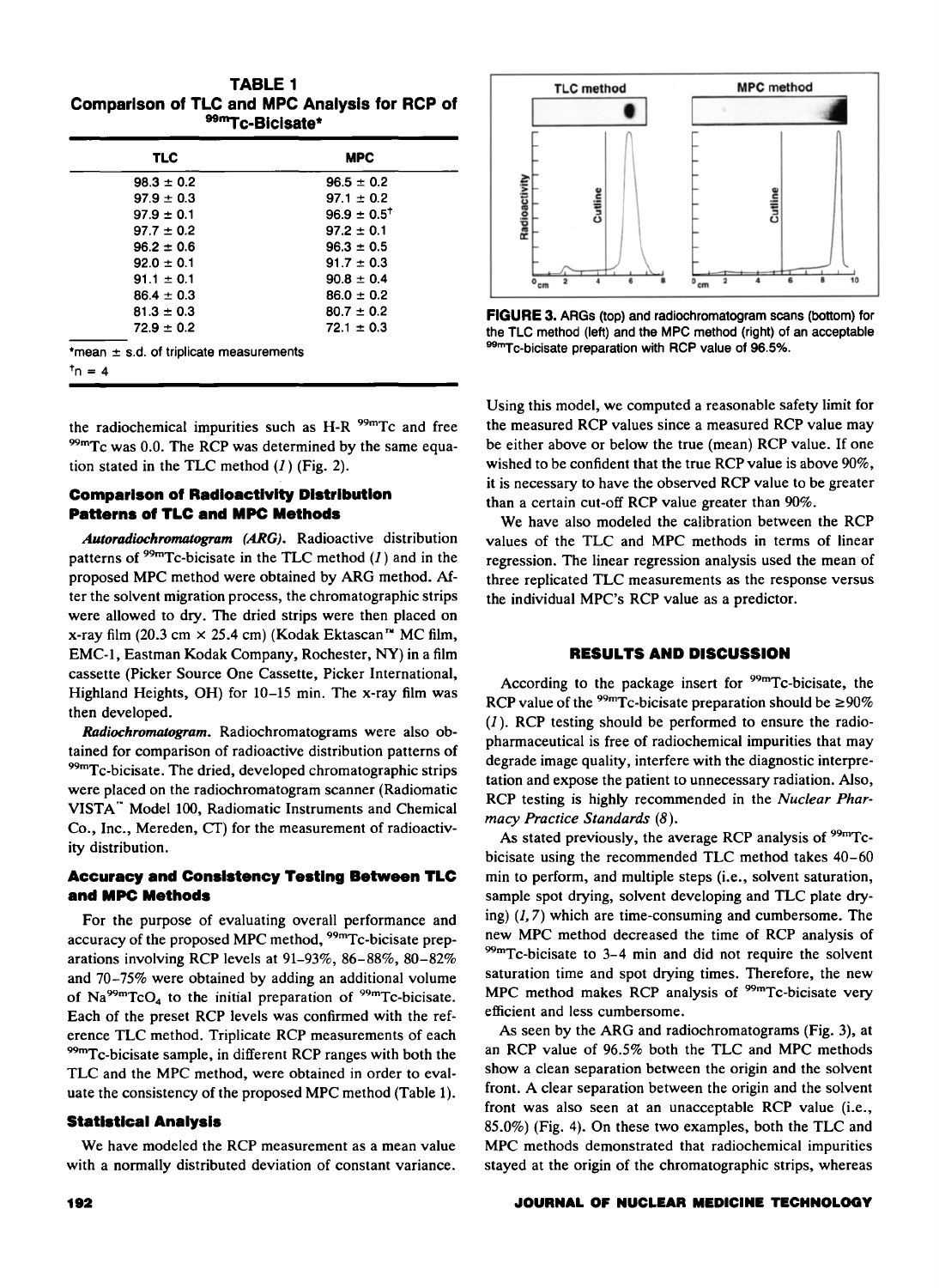

**FIGURE 4.** ARGs (top) and radiochromatogram scans (bottom) for the TLC method (left) and MPC method (right) of an unacceptable 99<sup>m</sup>Tc-bicisate preparation with RCP value of 85.0%.

the bound <sup>99m</sup>Tc-bicisate migrates to the top of the strips. The fact that there was no streaking in the middle of the MPC chromatographic paper strip, as one would see if the paper chromatographic method was not effective, indicated that the MPC method was equivalent to the TLC method.

There are two major results from our statistical analysis of the MPC-TLC data. The first is that the standard TLC method is not perfect; the second is that the proposed MPC method compares favorably to the recommended TLC method. The replicated measurements show a consistent variation between the two methods, and deviations from the means have a symmetric distribution which is reasonably close to Gaussian. For the recommended TLC method, confidence limits were computed assuming a normal distribution with mean of 90 and standard deviation of 0.26%, as estimated from the within-sample variation. A cut-off of 91% seems reasonable (Table 2).

The statistical analysis revealed that the RCP results from both the TLC and MPC methods correlated very closely  $(r =$ 0.9987) for the overall RCP values in the range of 72-97% (n = 18) with a linear regression of TLC  $% = 0.96$  MPC  $% +$ 3.63% (Fig. 5). Based on this regression and the confidence levels from Table 2, it is quite safe to use 90% as a cut-off value for the proposed MPC method. That is, if the RCP value from the proposed MPC method is 90% or more, the probability is 0.9969 that the mean RCP value from the standard TLC method is 90% or more.

The regression model gave an excellent fit to the RCP levels below 97%  $(r = 0.9987, n = 18)$  (Fig. 5). However, as

**TABLE 2 Confidence Limits for TLC and MPC Methods** 

|                                           | RCP values (%) |        |        |        |  |
|-------------------------------------------|----------------|--------|--------|--------|--|
|                                           | 90.0           | 90.4   | 90.6   | 91.0   |  |
| Confidence level for<br><b>TLC</b> method | 0.5000         | 0.9393 | 0.9899 | 0.9999 |  |
| Confidence level for<br><b>MPC</b> method | 0.9969         | 1.0000 | 1.0000 | 1.0000 |  |





**FIGURE 5.** Linear regression analysis of the RCP measurements of <sup>99m</sup>Tc-bicisate by the MPC and TLC methods.

can be seen in the residual plot (Fig. 6), there is an apparent change in the relationship between the TLC and MPC methods in the very high RCP range (97-98% ). Nevertheless, the RCP values obtained by the MPC method at the high range were still an underestimate (Table 1).

Our results demonstrated that RCP values determined by the MPC method underestimated the values obtained by the TLC method (Table 1). Therefore, using the MPC value (without converting via the regression equation) leads to a conservative result. In other words, a  $^{99m}$ Tc-bicisate kit may be rejected by the proposed MPC method yet would pass with the standard TLC method. This means that the proposed MPC method will not create a false positive result of RCP measurement.

### **ACKNOWLEDGMENTS**

We would like to thank Rose M. Busta and Vicki S. Krage for their secretarial assistance and patience in the preparation of this manuscript. The Neurolite® kits were supplied by the DuPont Merck Pharmaceutical Company. This paper was presented at the 41st annual meeting of the Society of Nuclear Medicine, Orlando, Florida on June 7, 1994.



**FIGURE 6.** Residual plot for the RCP measurement of <sup>99mT</sup>c-bicisate by the MPC and TLC methods.